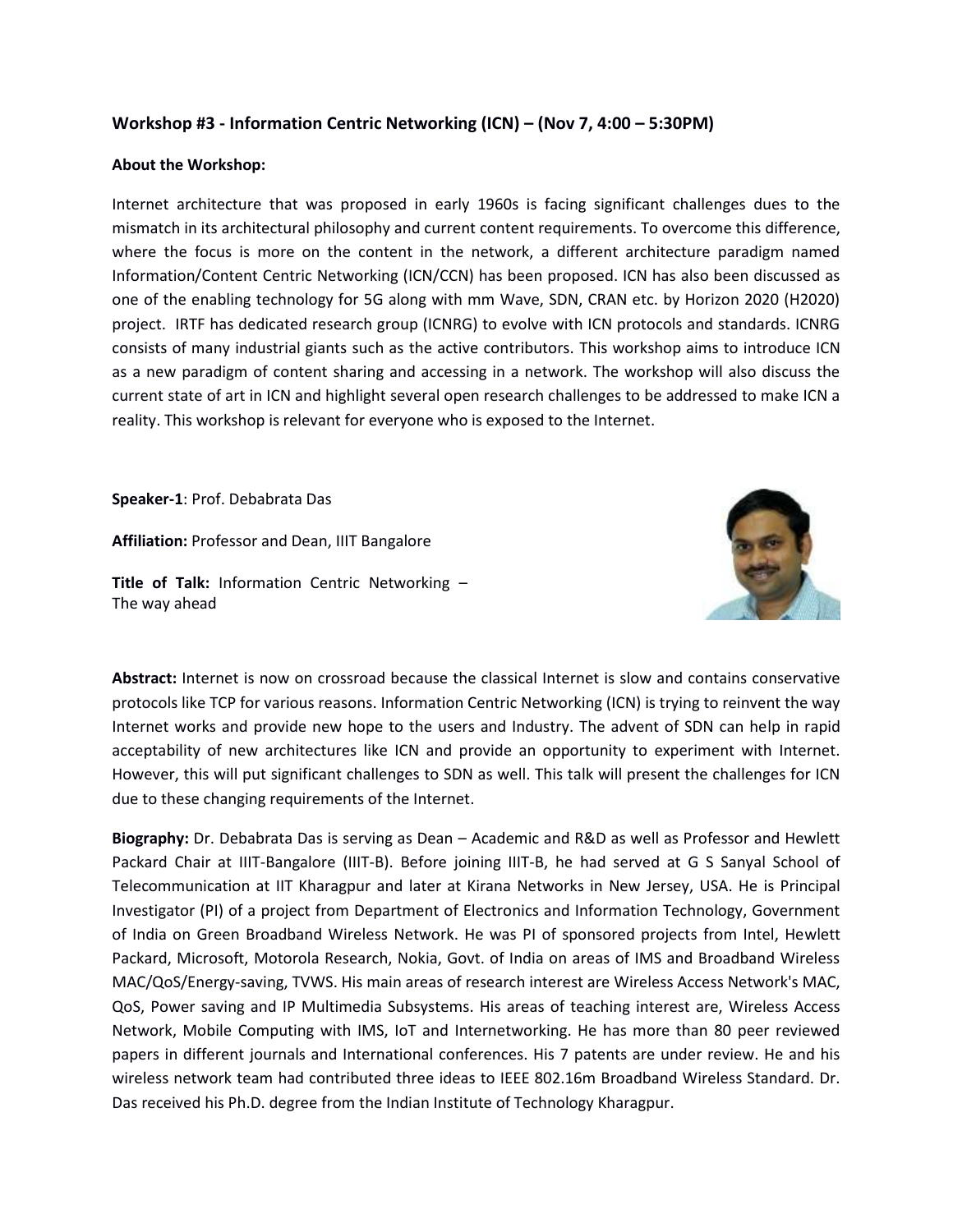He is Chairman of IT-Service Management Forum India (itSMF); Board Member of IIIT-Bhubaneswar; Technical and Empower Committee member of e-Governance, Govt. of Karnataka; Board member IT Dept. Govt. of Odisha. Dr. Das is Vice Chairman of IEEE Bangalore Section. He is Senior Member IEEE and Fellow of Institution of Electronics & Telecommunication Engineers (IETE). Dr. Das is recipient of Outstanding Volunteer Award-2008 IEEE Bangalore Section and Global IEEE MGA Achievement Award 2012.

**Speaker-2:** Mr. Anantha Simha

**Affiliation:** Principal Scientist and Head, Tata Consultancy Services (TCS).

**Title of Talk:** ICN – Enabling the future



**Abstract:** Information Centric Networking is a paradigm shift from the way the current Internet operates. Unlike current Internet which is host centric and transparent to the content, ICN advocates to provide intelligence with in the network and deal with the contents directly. This makes ICN an attractive choice for technologies like IoT and robotics. In this talk we will discuss about various aspects of using ICN for these technologies.

**Biography:** Anantha Simha, Senior Member IEEE, is a Post Graduate in Electrical Engineering from IIT Madras, India and BE in Digital Electronics from University of Bangalore, India. He has 30+ years of experience in industry in the areas of microprocessor based hardware design, embedded protocol software, enterprise network design, network optimization, performance analysis, data center network design, Software Defined Networks (SDN), Network Virtualization etc. For the last 20+ years he has been working with TCS. Currently he is heading the Networks Lab, Bangalore under CTO organization of TCS. His current research interests includes: QoS in Networks, Scheduling, Self-Optimization, Large Scale Network Design, Offloading in LET Networks, Cloud Computing, Software Defined Networks, ICN Architecture Design, Next Generation Networks, Network Virtualization etc. He has published many research papers in national and international conferences/seminars such as IEEE ICC, Globecom, NCC, ANTS, COMSNETS, PIMRC, CSNT, PIMRC, INDICON etc., and has filed several patents through TCS in the areas of communication networks. Anantha has presented in various technical events, and is actively involved in standardization activities through TSDSI and GSFI. Anantha was an invited talk speaker and a tutorial speaker in IEEE ANTS 2014.